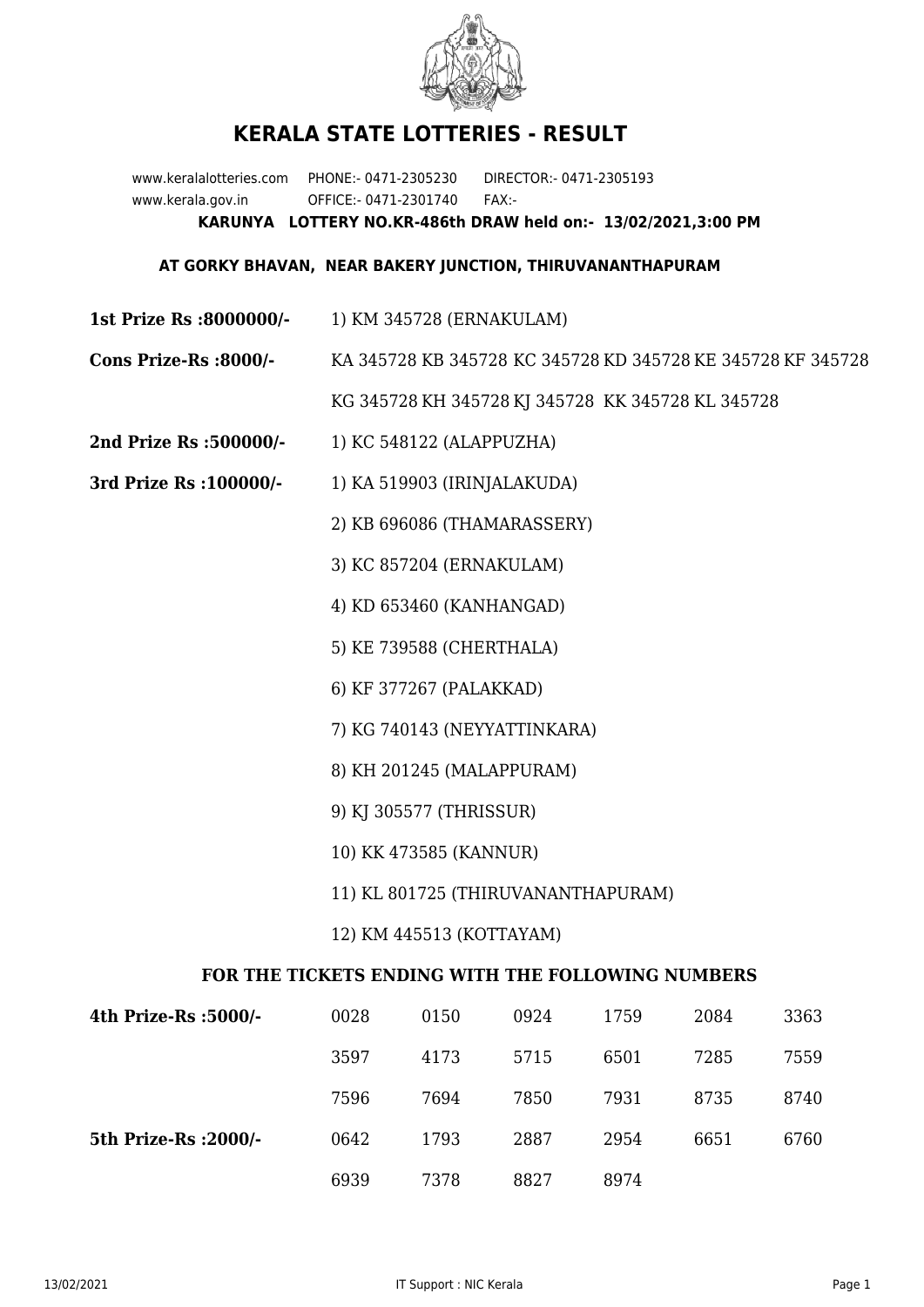| 6th Prize-Rs : 1000/- | 1093 | 1326 | 1826 | 2402 | 2642 | 3320 |
|-----------------------|------|------|------|------|------|------|
|                       | 4372 | 5525 | 6874 | 7058 | 7162 | 7666 |
|                       | 9380 | 9920 |      |      |      |      |
| 7th Prize-Rs :500/-   | 0289 | 0534 | 0569 | 0615 | 0895 | 1064 |
|                       | 1337 | 1398 | 1448 | 1601 | 1660 | 2025 |
|                       | 2072 | 2121 | 2276 | 2384 | 2427 | 2535 |
|                       | 2699 | 2726 | 2993 | 3004 | 3219 | 3223 |
|                       | 3362 | 3497 | 3625 | 3651 | 3840 | 4123 |
|                       | 4321 | 4764 | 4957 | 5067 | 5744 | 5789 |
|                       | 5856 | 5923 | 5949 | 6045 | 6159 | 6212 |
|                       | 6313 | 6460 | 6539 | 6740 | 6806 | 7053 |
|                       | 7215 | 7251 | 7304 | 7343 | 7391 | 7536 |
|                       | 7664 | 7703 | 7864 | 7904 | 7944 | 8194 |
|                       | 8210 | 8213 | 8274 | 8319 | 8886 | 8958 |
|                       | 9020 | 9038 | 9099 | 9100 | 9322 | 9611 |
| 8th Prize-Rs : 100/-  | 0045 | 0077 | 0113 | 0151 | 0239 | 0395 |
|                       | 0426 | 0449 | 0464 | 0611 | 0647 | 0671 |
|                       | 0672 | 0703 | 0706 | 0744 | 0848 | 0864 |
|                       | 0913 | 1018 | 1035 | 1213 | 1236 | 1264 |
|                       | 1648 | 1707 | 1789 | 2113 | 2216 | 2230 |
|                       | 2241 | 2245 | 2350 | 2398 | 2519 | 2527 |
|                       | 2533 | 2579 | 2666 | 2733 | 2963 | 2981 |
|                       | 2996 | 3130 | 3281 | 3335 | 3400 | 3489 |
|                       | 3737 | 3824 | 3871 | 3876 | 3901 | 3919 |
|                       | 3957 | 4312 | 4421 | 4762 | 4946 | 5141 |
|                       | 5258 | 5439 | 5498 | 5637 | 5857 | 5863 |
|                       | 5871 | 6050 | 6065 | 6259 | 6536 | 6817 |
|                       | 6848 | 6938 | 7039 | 7062 | 7126 | 7133 |
|                       | 7173 | 7174 | 7248 | 7321 | 7430 | 7516 |